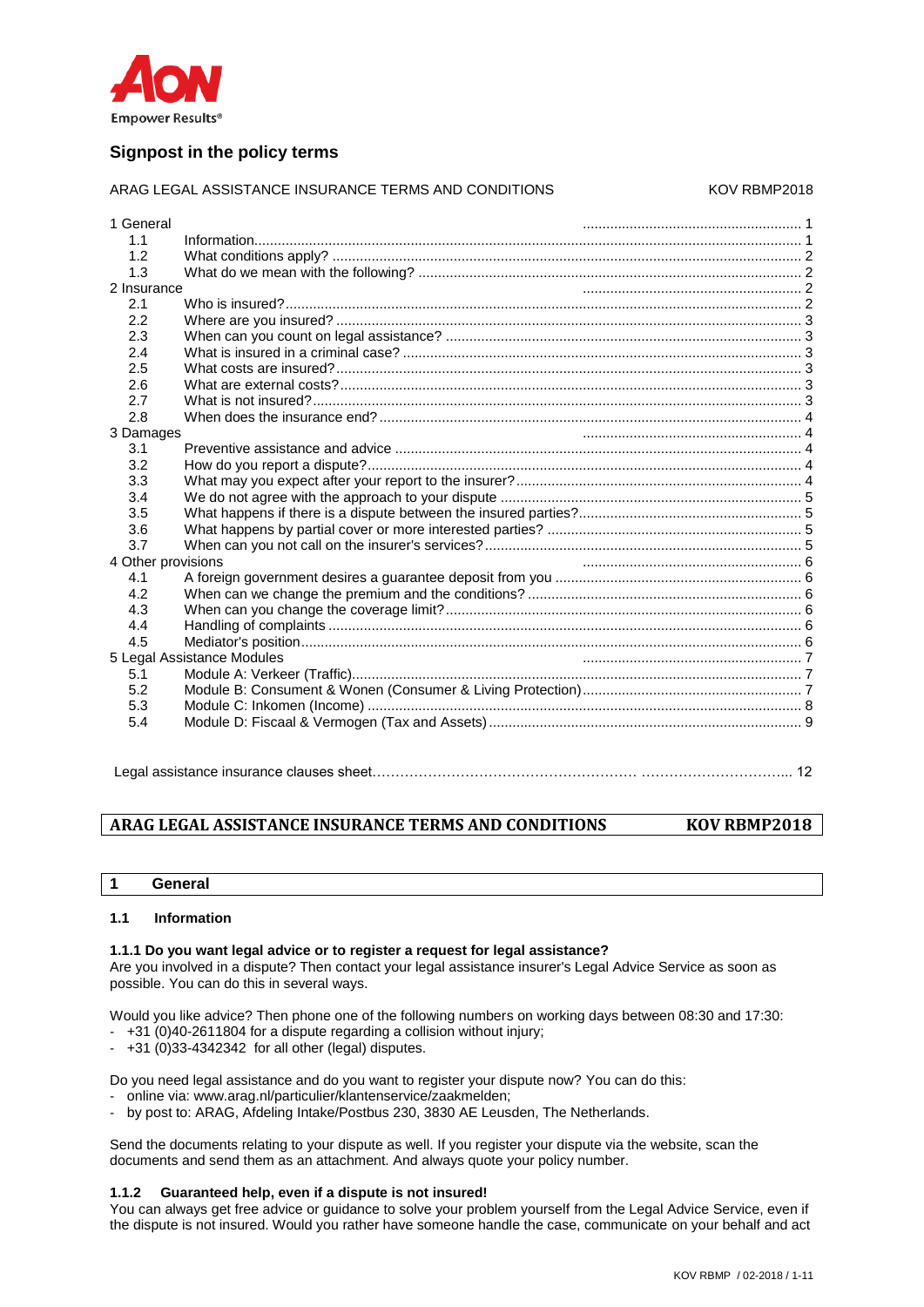

for you (in or outside a legal action)? Then you can transfer the handling of your case to the insurer for a very good price.

### **1.2 What conditions apply?**

The Special Conditions form the basis for your insurance, together with the clauses in your policy and the General Conditions.

Your policy indicates what cover or Module(s) you chose. You are only insured for a legal dispute, if the cover insured or Module(s) entitles you to legal assistance.

*In case of doubt or discussion, the stipulations in the Dutch version shall apply.*

### **1.3 What do we mean with the following?**

### **Legal Advice Service**

The general intake and advice service gives you (preventative) legal advice, helps you in the registration of your dispute and offers you possible additional legal support.

### **Legal assistance**

Legal assistance is understood to mean:

- a. providing general and preventive legal advice by the Legal Advice Service;
- b. the representation by the insurer of your legal interests in a dispute in which you become involved, by:
	- recovering a loss, whether in or out of court, or defending against (criminal) proceedings;
	- enforcing claims, in or out of court, or submitting and defending objections and petitions on your behalf; enforcing judgements, rulings or arbitral decisions;
- c. reimbursing or advancing costs of legal assistance that are incurred by the above-mentioned acts. The Module(s) stated on your policy determine(s) the extent of the cover as addition(s).

### **Asset management**

Asset management is understood to mean buying, selling and managing shares (and derivative products, such as the investment part of your mortgage), options, bonds, savings deposits, certificates or mortgage bonds with accredited secure institutes in the Netherlands, which have a licence from the DNB or the Netherlands Authority for the Financial Markets (Autoriteit Financiële Markten, AFM).

### **Legal assistance insurer**

The organisation named on your policy, which is responsible for implementing the policy: providing legal assistance and paying costs. The term insurer is also used in these conditions.

### **Insured parties**

a. You, the policyholder;

The following persons if they have your permission to use the insurance:

- Your partner and child (ren) with whom you live in the same house;
- Your child (ren) who are living away in connection with their studies. Does this student stay abroad? Then there is insurance coverage within the insurance area as described in the insured modules;
- Your child who lives in a nursing or care home;
- A resident au pair;
- Surviving dependents are also insured for legal assistance with claiming compensation in the event of death of an insured person due to an accident and legal assistance with this accident is insured.

The insurance ends as soon as you no longer live or reside in the Netherlands

- b. Module A (Verkeer (Traffic)) covers more insured persons: the occupants and pillion passengers of your vehicle and the person driving your vehicle with your permission. These persons can also claim against the insurance to recover their loss. In the event of the death of an insured person as a result of an accident, for which an entitlement to legal assistance arises, relatives can claim against this insurance by submitting a claim for the costs of maintenance and funeral costs as stipulated in Section 6:108 of the Dutch Civil Code;
- c. With module A (Verkeer(Traffic)) and module B (Consument & Wonen (Consumer & Living Protection)), your travelling companion is also insured during a holiday trip, if he/she travels with you in your personal company from the Netherlands.

### **Criminal offence**

An act that is deemed punishable by virtue of the Dutch Criminal Code.

# **2 Insurance**

### **2.1 Who is insured?**

The insured.

If your policy says that you are single, the policyholder is the only person who is insured. In these conditions, all the insured are further referred to as you.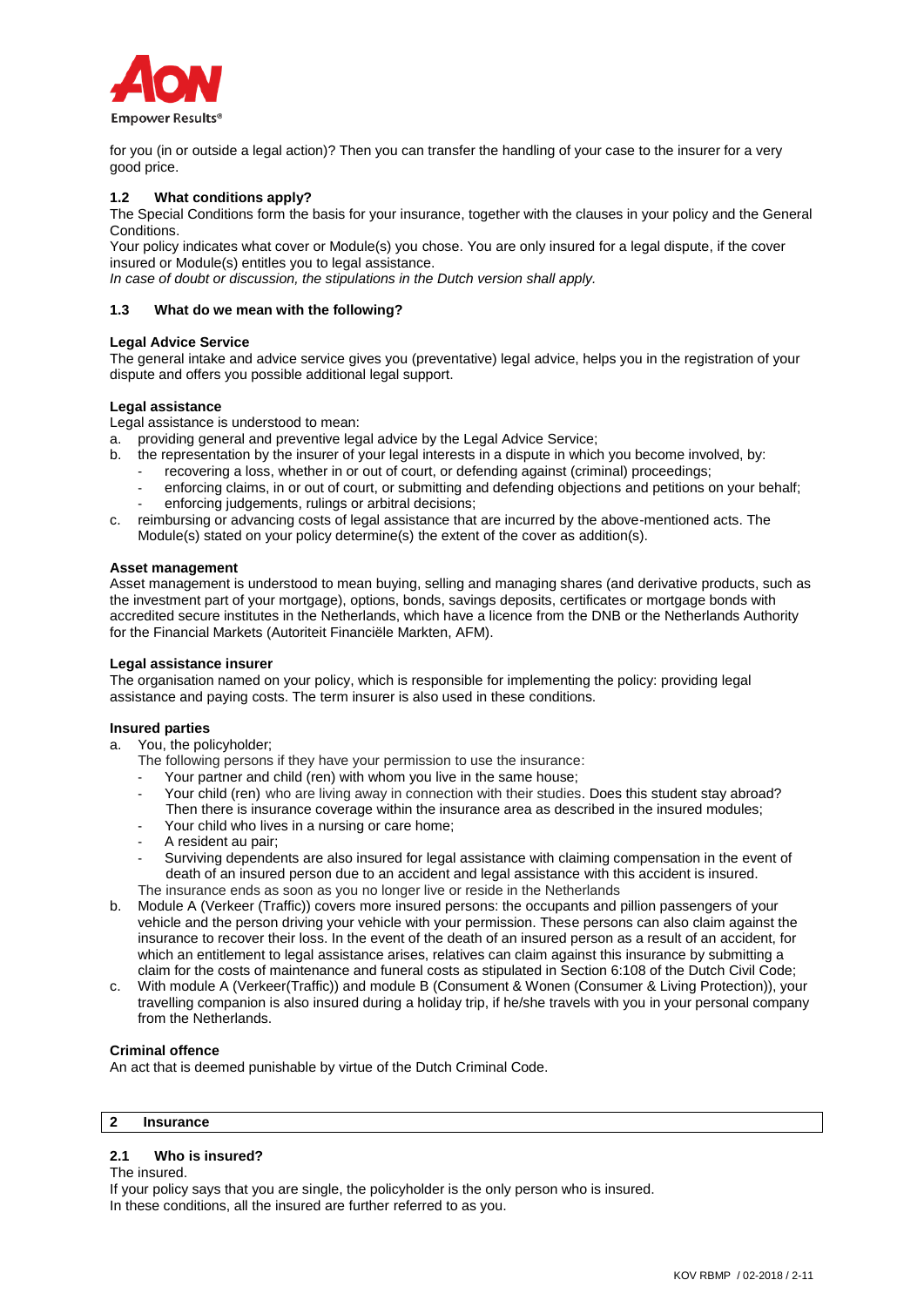

### **2.2 Where are you insured?**

You can read per module in which countries you are insured.

You are insured if your case can be presented to the court of that country concerned and the law of one of the countries in the insurance regions applies.

### **2.3 When can you count on legal assistance?**

### **2.3.1 An event during the insurance term**

You can count on legal assistance if an unexpected event occurs during the term of the insurance, in which you become party to a legal dispute that is insured within the Module concluded by you. The Modules accurately describe for which legal disputes you can claim against the insurance. The insurer does not give legal assistance if the legal dispute is not mentioned in the conditions of the Modules. Are there a series of events relating to each other? Then the first event in the series must fall within the term of your insurance.

### **2.3.2 What if you know that you will need legal assistance when you apply for the insurance?**

You cannot claim legal assistance if when you took out the insurance you already knew or could have in fairness known that something would occur that would result in a legal dispute for you.

# **2.3.3 Proving you have a dispute**

You must prove you have a dispute and what the consequences of this dispute are. At the request of the insurer, you must prove this by providing witnesses' statements, documents, photos and videos or an expert's report. If this expert's report indicates that you are insured for this dispute, then the insurer will pay the reasonable costs of this expert's report.

### **2.4 What is insured in a criminal case?**

The insurer will not give you legal assistance if you are being prosecuted for a criminal offence. The insurer reimburses, in arrears, the costs incurred by you for legal assistance if you are acquitted by the court or discharged from further prosecution. The insurer also reimburses, in arrears, the costs incurred by you for legal assistance, if the Public Prosecution decides to discontinue further prosecution (dismiss the case). A condition for the reimbursement is that you notify the insurer of such a court decision or notification from the Public Prosecution Service within 1 month of its announcement. The insurer can then request the refund of the costs of legal assistance from the state. You are not entitled to reimbursement after this period.

In criminal cases in which you are charged with involuntary manslaughter or injury, the insurer will immediately give you legal assistance. This is an exception. For this, read the cover for the individual Modules. Criminal cases also include criminal acts that are (in the first instance) handled under administrative law.

### **2.5 What costs are insured?**

- a. The insurer reimburses all costs relating to the handling of the case by the experts it employs (the internal costs).
- b. In cases where engaging a lawyer is mandatory according to the law and regulations, the insurer reimburses maximum the external costs (including VAT) up to the insured amount stated on your policy.
- c. No limit applies for Module A in the Netherlands.
- d. For countries outside of Europe and countries bordering the Mediterranean, a payment of maximum € 10,000 per event applies for external costs.
- e. If there are legal or administrative proceedings where engaging a lawyer is not mandatory according to the law and regulations, but the case is given to a lawyer or other expert authorised by law at your request. The insurer pays the following external costs:
	- On the day that you choose an expert from outside the legal expenses insurer, another maximum will apply. For your entire conflict, all costs (as mentioned in section 2.6) together. This maximum amount stated in your policy.
	- Then advance themselves pay part of the cost: your contribution. This amount is also included on your policy. Please note that we handle your conflict only after you have paid.
- f. If several events have to do with each other, the maximum amount for all events shall be together
- g. We never pay more than the amount that your conflict is.

### **2.6 What are external costs?**

- a. The costs of a lawyer or other competent legal expert, if these costs can be deemed as normal and generally accepted. Incurring more costs than can be won in the case is, for example, not generally accepted;
- b. The costs of another external expert who the insurer engages on your behalf;
- c. The costs of mediation (a type of dispute resolution using an independent and expert mediator), if you try to solve a dispute in consultation with the insurer via mediation;
- d. The necessary travelling and accommodation expenses, if you must appear in person before a foreign court;
- e. Court fees and costs of experts and witnesses called by you;
- f. Court costs of the opposing party, insofar as the court determines that you must pay these costs;
- g. The costs of the enforcement of a court judgment during maximum 5 years after the date of the judgement.

# **2.7 What is not insured?**

The following costs are for your own account:

a. costs that the other party has incurred when collecting an amount payable by you;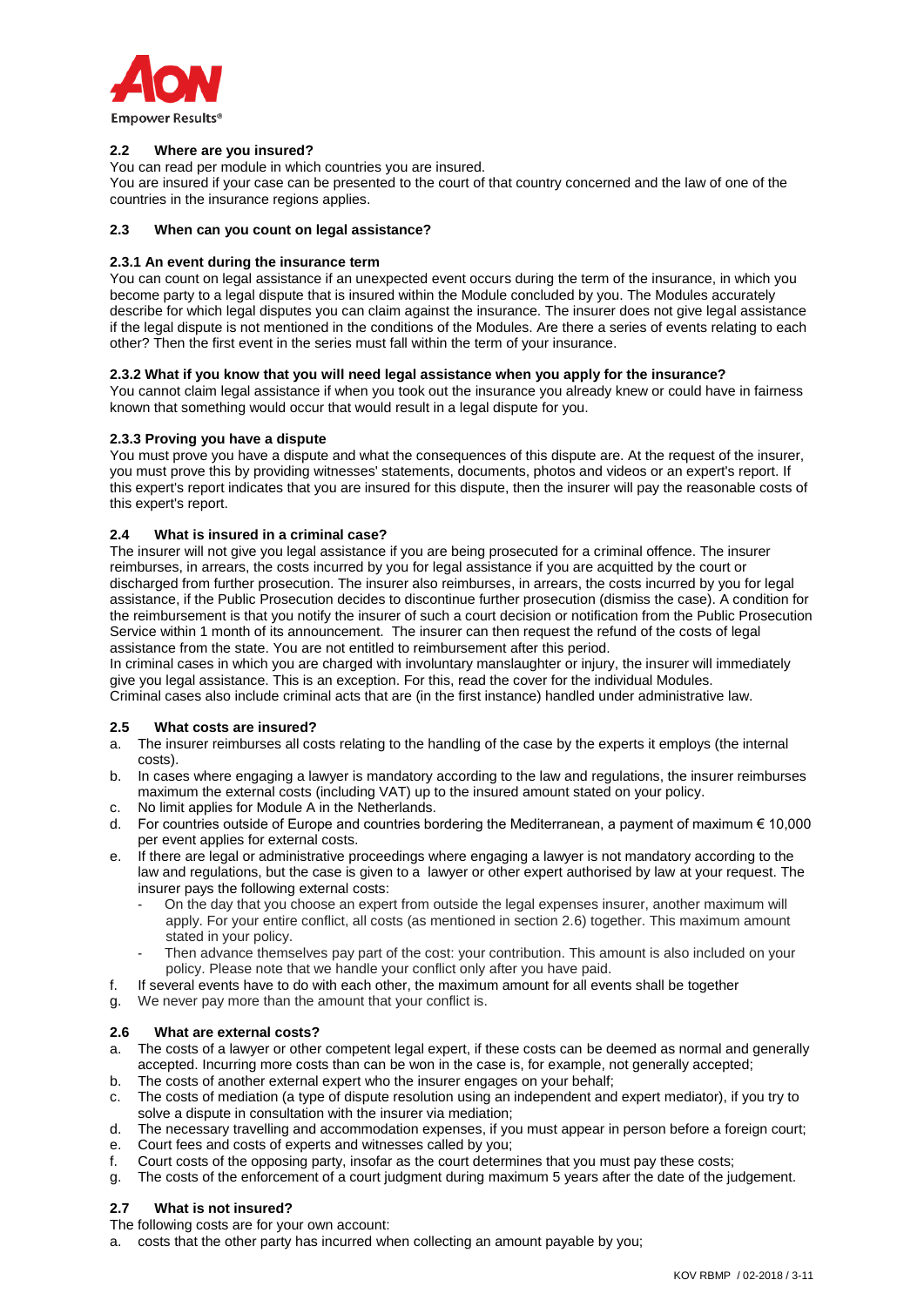

- b. costs that you can get back from another party or in another way. If you invoke the Wet op de Rechtsbijstand (Legal Aid Act), this is not included here;
- c. a VAT amount that can be paid back to you;
- d. a fine, financial penalty and judicially imposed penalty imposed on you;
- e. the external costs that exceed the insured amount stated on your policy;
- f. a result-related fee charged by the external expert, for example, a payment for success or an increase in arrears.

### **2.8 When does the insurance end?**

The legal assistance insurance ends in the situations described in the General Conditions and also:

a. immediately you no longer live or reside in the Netherlands;

- b. on your death;
- c. when you are granted a suspension of payments or wen you are declared bankrupt.

The insurance then stops immediately.

In addition to the General Terms and Conditions, the insurance also ends by a written cancellation by the legal expenses insurer:

- d. Did you report a case to the legal expenses insurer? And should the legal expenses insurer give you legal assistance, or pay your costs? This may be a reason for the legal assistance insurer to change or cancel the insurance. The legal expenses insurer will not do this quickly, the number and nature of the cases will be accurately assessed.
- e. b. Did you give the legal assistance insurer incorrect information? And was that intentional to mislead the legal expenses insurer? Or would we never have signed a contract with you if we had received the correct information? Or do you not treat the counterparty, the legal expenses insurer or others who are turned on as they should? Are you behaving threateningly, insulting or doing something that is considered inappropriate in society? Then the legal expenses insurer can stop the insurance.

You will receive a cancellation by the insurer by letter and at least 2 months in advance. The insurance will stop on the date mentioned in the letter

# **3 Damages**

### **3.1 Preventive assistance and advice**

If there is no legal dispute yet, you can use the Legal Advice Service of the insurer. You can ask for personal advice regarding anything relating to Dutch law, with the exception of tax matters.

If you want to do this, the insurer can provide you with advice on your legal position and what you can do to avoid a dispute or prevent the problem from getting out of hand. The insurer can also help you with legal tools such as: example letters and documents.

### **3.2 How do you report a dispute?**

Are you facing a legal dispute? Contact the insurer as soon as possible. Consulting the insurer is wise, even if you are not sure whether there is a dispute.

If you report a case, it is important that you give the insurer all the facts and information that are relevant for the assessment. In addition, the insurer may ask for additional information or evidence. Ideally, you should keep the original documents and send copies to the insurer. If the insurer requires original documents, you will get them back immediately after use.

### **3.3 What may you expect after your report to the insurer?**

When you report a dispute to the insurer, the insurer first determines whether you are covered by the insurance. The insurer will contact you within 2 working days. In certain circumstances, this may take longer.

### **3.3.1 Handling your case**

The point of departure is that one of the expert employees of the insurer provides the legal assistance. This employee acts on your behalf against the persons and organisations involved and negotiates for you with the other party. He/she will institute proceedings if needed. It is important that the insurer can assess and handle your case at an early stage.

In the following 2 situations you may choose a legal specialist yourself:

a. If it is necessary to conduct a judicial or administrative procedure;

b. If there is a conflict of interest: both you and the counterparty are insured with the legal expenses insurer for the conflict that you both have.

The legal specialist is only called in with permission from and by the insurer, on your behalf. You cannot do this yourself. For a dispute in which a Dutch court has jurisdiction, only legal specialists who are authorized to take the necessary steps and who are registered in the Netherlands and hold office there are eligible. The insurer will only give 1 external lawyer or expert assignment for the provision of legal assistance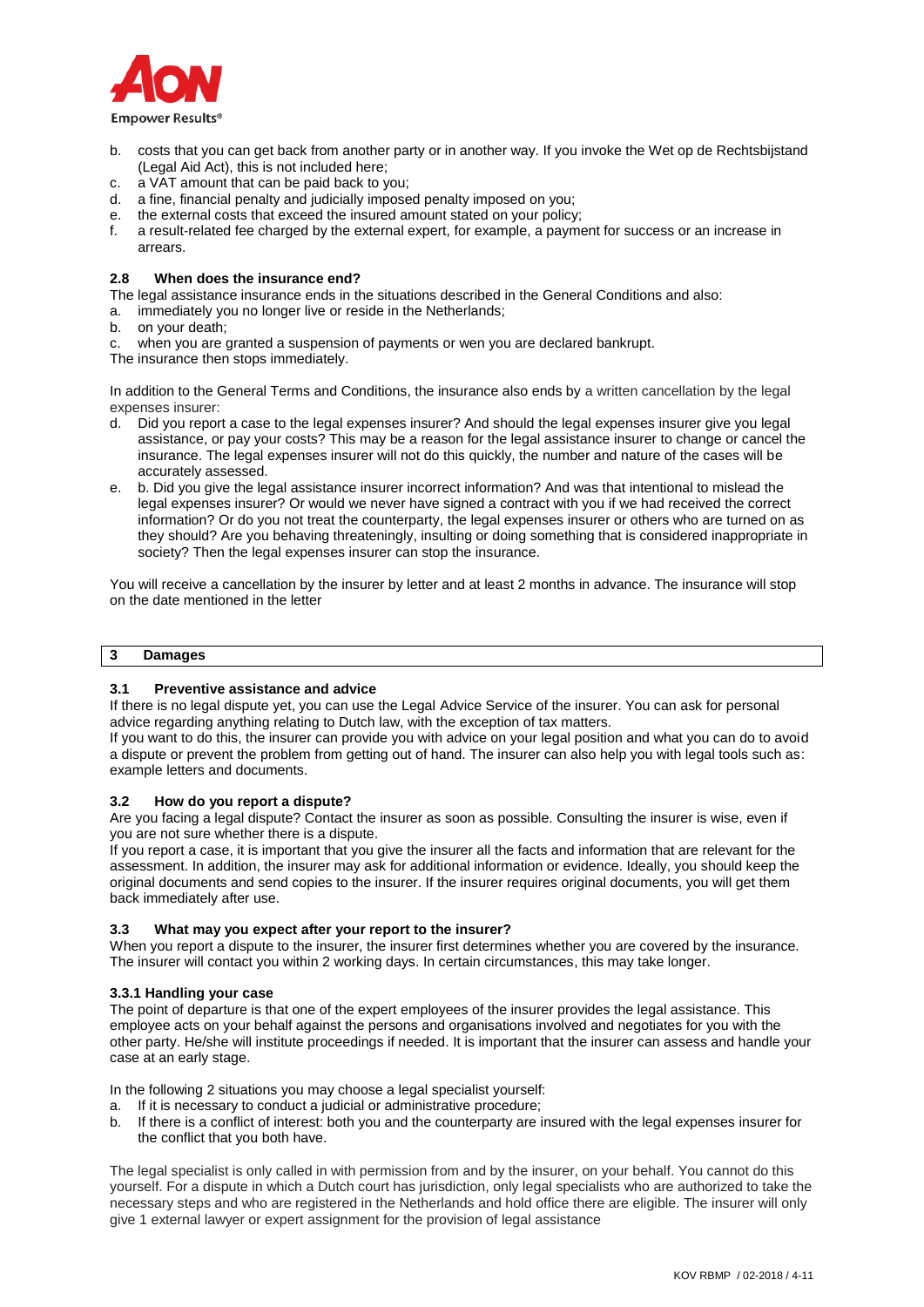

After the case has been given to a lawyer or other expert authorised by law, you can no longer elect to have the case handled by an employee of the insurer. A dispute with the legal specialist is not insured.

For a case for which a foreign court has jurisdiction, only lawyers or other experts who are registered with the foreign court concerned qualify. You must keep the insurer informed about the case, so that it can maintain an overview of the costs and progress. You can also authorise the lawyer to inform the insurer about the progress of the case.

### **3.3.2 Plan of approach and reasonable chance of success**

An employee of the insurer or the lawyer consults you on the plan of approach to your case. This plan of approach describes the dispute and, if possible, a proposal for the steps to be taken. The plan also indicates whether your desired result has a reasonable chance of succeeding. If developments in the case make it necessary, a different or altered plan of approach will be made. You will also be consulted on this. If there is no (longer a) reasonable chance of achieving the desired result, the rendering of legal assistance will be stopped.

### **3.3.3 Relationship between interest and costs**

In the handling of certain disputes, an imbalance between the costs of handling the dispute and the (financial) interest may arise. In such a case, the insurer can decide to settle a matter by compensating you. As a consequence, the obligation of to render (further) legal assistance lapses.

### **3.4 We do not agree with the approach to your dispute**

The insurer vouches for the qualitatively good handling of your case. However, it may occur that you disagree with the insurer about the legal steps that must be taken or about the question whether the result that you want to achieve has a reasonable chance of succeeding.

If you and the insurer do not agree, it is important that this is solved in a proper and careful way. The insurer engages an accredited, independent expert who assesses the difference of opinion as an arbitrator (called a 'third party charged with giving a binding opinion'). The insurer can ask the Deans of the National Bar in the region where you live to appoint an expert, independent lawyer as third party charged with giving a binding opinion. The insurer and you must both abide by the decision of this third party. The costs of the third party charged with giving a binding opinion are for the account of the insurer.

# **3.4.1 The third party charged with giving a binding opinion agrees with the insurer**

If the third party charged with giving a binding opinion fully or largely shares the opinion of the insurer, the case will be further settled by the insurer as it had proposed before. If you still want to continue the case according to your own vision, then the insurer will send you the documents and you can continue the case (further) at your own expense. If you finally achieve the result you envisaged, the insurer will reimburse the costs of legal assistance to you in arrears.

### **3.4.2 The third party charged with giving a binding opinion agrees with you**

If the third party charged with giving a binding opinion agrees with your standpoint, the insurer will render its legal assistance according to the opinion of the third party charged with giving a binding opinion. If the insurer hands over the case to an external lawyer, then you are free to choose who handles the case further. The third party charged with giving a binding opinion or one of his/her colleagues may not handle the case further. If the case is handled by a lawyer or other expert authorised by law and you both disagree about the steps that must be taken or about whether your envisaged result has a reasonable chance of succeeding? Then you can continue the case using another lawyer or other expert authorised by law. The costs incurred here are for your account. If you finally achieve the result you envisaged, the insurer will reimburse you the costs of the legal assistance in arrears.

### **3.5 What happens if there is a dispute between the insured parties?**

If a dispute arises between the policyholder and the other insured parties (on your policy), then only the policyholder is entitled to legal assistance. If a dispute occurs between two insured parties (on your policy), the policyholder may indicate which party is entitled to legal assistance.

If there is a dispute between 2 insured parties on 2 different policies with this insurer on the policy, both insured parties can desire that legal assistance is given at the expense of the insurer by a lawyer or other competent expert of their choice.

### **3.6 What happens by partial cover or more interested parties?**

It may occur that you wish to take legal action together with others. It may also occur that the dispute reported by you is only partially covered. In these cases, the insurer pays your part of the costs of the joint action. The insurer also pays the covered part of the costs. That others also actively participate does not matter here.

# **3.7 When can you not call on the insurer's services?**

We exclude a number of situations in our General Conditions and in the applicable Module(s). Furthermore, you cannot claim on the legal assistance insurance if:

a. the dispute is reported so late that the handling of the case becomes much more difficult and expensive for the insurer; This is, for example, the situation if you report the case at the moment that proceedings must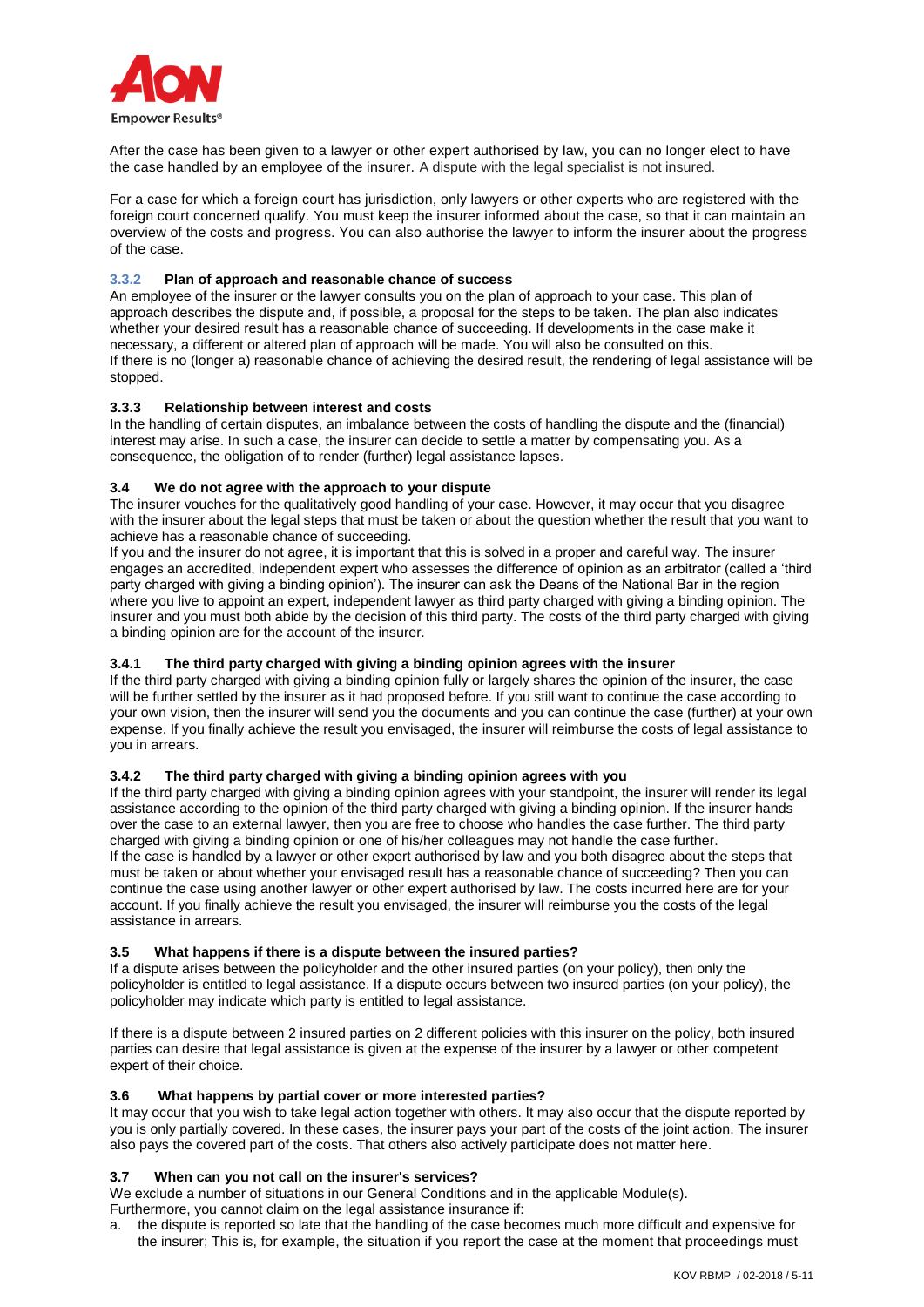

already be conducted or if the insurer is unable to provide legal assistance, or can no longer reach a settlement in mutual consultation, or can only do this at extra expense or when the insurer must pay for legal costs and/or other costs of legal assistance. In any event, your right to legal assistance lapses if the report is not made within 1 month of the end of the insurance;

- b. you instruct, for example, a lawyer or other expert to handle your case without permission from the insurer;
- c. you provide incorrect information or do not cooperate in the way required for the assessment and handling of the case, or if you defraud the insurer, or if you behave (inappropriately) to the insurer and/or its staff in a way that is unacceptable to the insurer;
- d. the result of the dispute is less than € 175 (excluding interest and collection costs). No minimum applies to Module A Verkeer (Traffic);
- e. the dispute concerns tax law or relates to it. This includes: import duties, excise duties, charges, fees, surcharges and other levies. This also includes surcharges and valuations in the scope of the Valuation of Immovable Property Act (Wet Waardering Onroerende Zaken, WOZ). Have you also taken out Module D Fiscaal & Vermogen (Tax & Assets)? Then you are insured for the tax issues referred to in that Module;
- f. the dispute concerns laws or regulations that the government has enacted or wants to enact and that apply to all citizens;
- g. if the dispute means you cannot pay a debt or if the dispute relates to (applying for) a debt management scheme (section 284 et seq. of the Bankruptcy Act (Faillissementswet)), a bankruptcy or suspension of payments;
- h. the dispute relates to an act of God;
- i. it concerns a dispute, to which you were not initially a party, but you are now, for example, because a claim was transferred to you, a surety agreement, recourse or an inheritance;
- the dispute relates to industrial and intellectual property rights such as copyright, trademark and patent rights; k. you can claim on a liability insurance;
- l. a dispute has arisen regarding the owning, possessing, keeping, selling or buying of (air)craft with a new value higher than € 200,000;
- m. the need for legal assistance is an envisaged or predictable consequence of your actions or negligence;
- n. if the dispute relates to your policy, for example, the cover or premium.

### **4 Other provisions**

# **4.1 A foreign government desires a guarantee deposit from you**

In the event that a foreign government desires a guarantee deposit from you, you can ask the insurer to advance the deposit. The insurer advances this deposit to you as an interest-free loan, under the conditions to be agreed, up to a maximum of € 50,000. You are obliged to pay the advance back to the insurer as soon as possible, but in any event within one year after it was given.

### **4.2 When can we change the premium and the conditions?**

In addition to the General Terms and Conditions, the legal expenses insurer may adjust the premium to the prices of products each year. Furthermore, the insurer may change the conditions every year.

How are the prices of products calculated? We do not do this calculation ourselves. The figures come from the Central Bureau of Statistics: we use the consumer price index for all households. The Central Bureau of Statistics makes the consumer price index with the prices that consumers pay, for example in the supermarket.

### **4.3 When can you change the coverage limit?**

You may adjust the maximum amount for external costs (see article 2.5 of these conditions) on a daily basis. Please note: the new maximum amount that you choose does not apply to current disputes or foreseeable events.

### **4.4 Handling of complaints**

You can report a complaint or dispute regarding mediation or advice to the management of the mediator of this insurance.

You can report a complaint or dispute regarding legal advice and the implementation of this insurance to the complaints officer of the insurer.

If your dispute is not solved to your satisfaction, please write to:

Klachteninstituut Financiële Dienstverlening (Financial Services Complaints Institute) (Kifid) Postbus 93560

2509 AG Den Haag, The Netherlands

Telephone 0900-3552248 (€ 0.10 per minute) www.kifid.nl

If you cannot use these complaint facilities or you think the settlement or result of your complaint was unsatisfactory, then you can present your dispute to a competent court, unless there is a question of a binding advice from, for example, Kifid.

### **4.5 Mediator's position**

Unless otherwise agreed, you give the mediator explicit permission to take receipt of all statements and payments from the insurer or to supply information taken from the records of the insurer.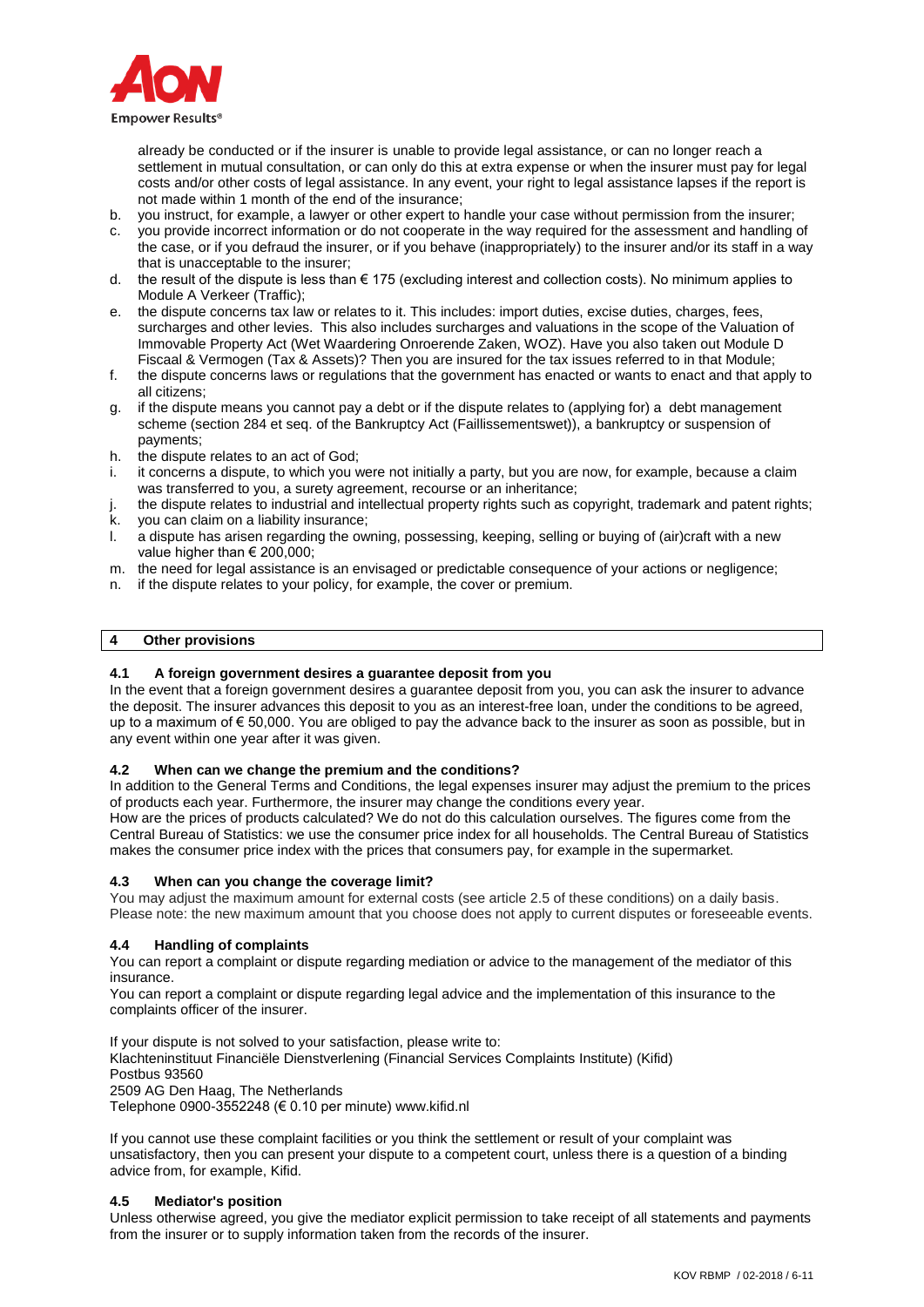

### **5 Legal Assistance Modules**

### **5.1 Module A: Verkeer (Traffic)**

# **5.1.1 When are you insured?**

You are insured when you:

- a. are a traffic user, i.e. when you participate in traffic, with or without a vehicle, on the public highway, on the railway, on the water or in the air. The companion travelling with you on the holiday booked by you to or from your holiday destination is also insured;
- b. are the owner of a vehicle. You are also insured if a private limited company owns the vehicle, you are a shareholder in this company and you use this vehicle for mainly private use;
- c. are an occupant or pillion passenger or if you drive the vehicle with the owner's permission.

### **5.1.2 When can you count on legal assistance?**

You have a right to legal assistance when you travel in traffic and

a. someone commits a traffic offence/error such that you suffer damage;

- b. someone commits a different error such that you suffer injury or your vehicle is damaged, for example, if an accident is caused by an incorrectly performed repair, or damage is caused to your car by an incorrectly setup carwash;
- c. you commit (or it is alleged that you committed) a traffic offence, such that you are prosecuted and accused of involuntary manslaughter or injury;
- d. your driving licence is withdrawn out of court (by the Ministry of Transport, Public Works and Water Management).

#### **5.1.3 Where are you insured?**

The territorial scope of the insurance is the whole world.

### **5.1.4 Waiting period**

None.

### **5.1.5 When are you not insured?**

The things that are in any event not insured are referred to in the General Conditions and these Special Conditions. In addition, you cannot claim legal assistance if you:

- a. drive a vehicle without being authorised to do so by law, for example, because your are under the influence of alcohol and/or drugs or any other narcotic or performance-enhancing drugs. Or because you participate in a speed race or training with a motor vehicle or (air)craft;
- b. use a vehicle for your profession, for example, a taxi or driving instructor's vehicle. However, the insurance does offer cover if you occupy this vehicle as a passenger.

### **5.2 Module B: Consument & Wonen (Consumer & Living Protection)**

1.1

### **5.2.1 When are you insured?**

You are insured as a private person. That means that everything you do to look after the interests of yourself and your family members is insured, with the exception of performing a(n) (independent) profession or business and everything that you do outside of that to acquire income.

The companion travelling with you on the holiday booked by you is also insured with respect to problems associated with the accommodation hired by you and the travel and cancellation insurance taken out by you.

### **5.2.2 When can you count on legal assistance?**

You have a right to legal assistance when you participate according to generally accepted standards as a private person and

- a. someone causes damage to you (commits an unlawful act) or threatens to do so;
- b. you conclude an agreement as a consumer and the other party does not fulfil this agreement (properly). This includes agreements concluded verbally, in writing and via internet;
- c. you conclude an agreement (including: contracting work and hire) with regard to your rented dwelling for own use and a dispute flowing from this;
- d. you get into a dispute regarding statutory rights and duties between neighbours;
- e. you get into a dispute that arises flowing from the law of persons and family law, for example, regarding adoption or guardianship, except if this is related to a divorce;
- f. you are held liable for something you did or neglected to do as an unpaid director of an association or foundation;
- g. you get into a dispute regarding an inheritance, where the condition for cover is that the deceased died after the starting date of the insurance;
- h. you are charged and prosecuted for involuntary manslaughter or injury;
- i. you are accused of acting unlawfully towards someone else. In this case, you can request legal assistance on the following conditions:
	- you have taken out liability insurance for private persons;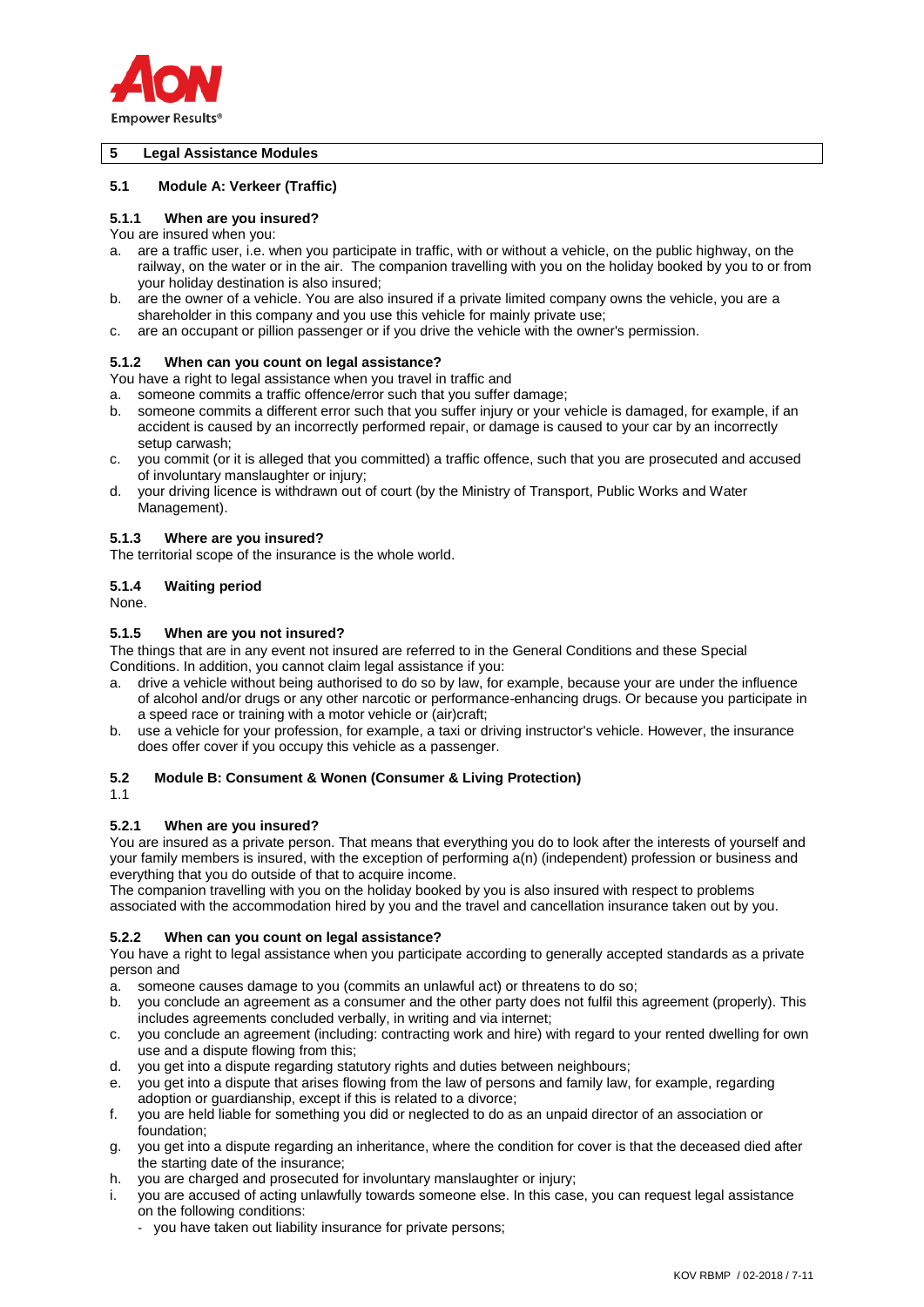

- the case does not fall under the cover of this liability insurance;

- you adopt the standpoint that you cannot be blamed or that you have not committed any unlawful act. If you satisfy these conditions, the insurer will give you legal assistance until (possible) proceedings are started. The costs of these proceedings are only reimbursed afterwards if the court judges that you acted lawfully.

# **5.2.3 Additional Eigen Woning (Home) cover**

Only if you have taken out additional Eigen Woning (Home) cover is there also cover for a dispute that relates to: a. a dwelling with adjoining garden you live in, last lived in or still to be built;

- b. undeveloped land on which a house is (still) being built for you to live in;
- a second home intended for your own use with garden, allotment, static caravan or houseboat with permanent berth or mooring in the Netherlands. If Module D Fiscaal & Vermogen (Tax & Assets) is also included under policy, then you are also covered for a second home in the European Union;
- d. a dispute with the government about:
	- a building permit or a permit based on the Environmental Management Act;
	- a decision that directly challenges the use or the ownership of your dwelling, such as the adoption of a zoning plan;
	- compulsory purchase:
	- a concrete decision regarding your person.

### **5.2.4 Where are you insured?**

The territorial scope of the insurance is Europe.

Legal assistance relating to immovable property is only insured if the case takes place in the Netherlands.

### **5.2.5 Waiting period**

None.

### **5.2.6 When are you not insured?**

The things that are in any event not insured are referred to in the General Conditions and these Special Conditions.

In addition, you cannot claim legal assistance for:

- a. a dispute regarding other immovable property that you do not live in or have not lived in yourself or that you have acquired, but which you are not going to live in yourself;
- b. a dispute regarding the rental of immovable property;
- c. a dispute regarding the sale of a used motor vehicle if this was purchased without BOVAG (association of motor car, garage and allied trades) warranty or a written guarantee from an approved dealer;
- d. a dispute relating to investments, shares, bonds, other securities and asset management in general including any (contractual) dispute that relates to or is associated with this, such as incorrect advice and unfulfilled promises of a mediator and adviser;
- e. a dispute relating to a game of chance;
- f. a dispute regarding a cash loan provided by you;
- g. a dispute that directly or indirectly relates to matrimonial property law, divorce, legal separation, the end of a cohabitation relationship and the consequences thereof, including maintenance obligations.

# **5.3 Module C: Inkomen (Income)**

1.2

# **5.3.1 When are you insured?**

You are insured as an (ex-)employee. This is taken to mean: a person who acquires who has acquired his/her income from paid employment or as a civil servant. You are also insured if you receive social (security) benefit or a pension.

### **5.3.2 When can you count on legal assistance?**

You are entitled to legal assistance if you:

- a. get into a dispute with your (ex-)employer regarding an employment contract. This includes a dispute regarding shares or options that are related to the employment;
- b. get into a dispute regarding an appointment as a civil servant;
- c. get into a dispute regarding social security benefit or a social provision;
- d. get into a dispute regarding pension entitlements or pension benefit;
- e. are accused of not having performed your work in paid employment according to the applicable professional rules, or you are confronted with a complaint, a disciplinary case or criminal case. If it concerns a criminal case, the insurer will immediately give you legal assistance, irrespective of the result of the case.

### **You are a director under the articles of association**

Are you a director under the articles of association involved in an employment dispute, then the insurer will pay the costs of a lawyer or external expert up to maximum € 15,000 per event.

### **5.3.3 Where are you insured?**

The territorial scope of the insurance is Europe.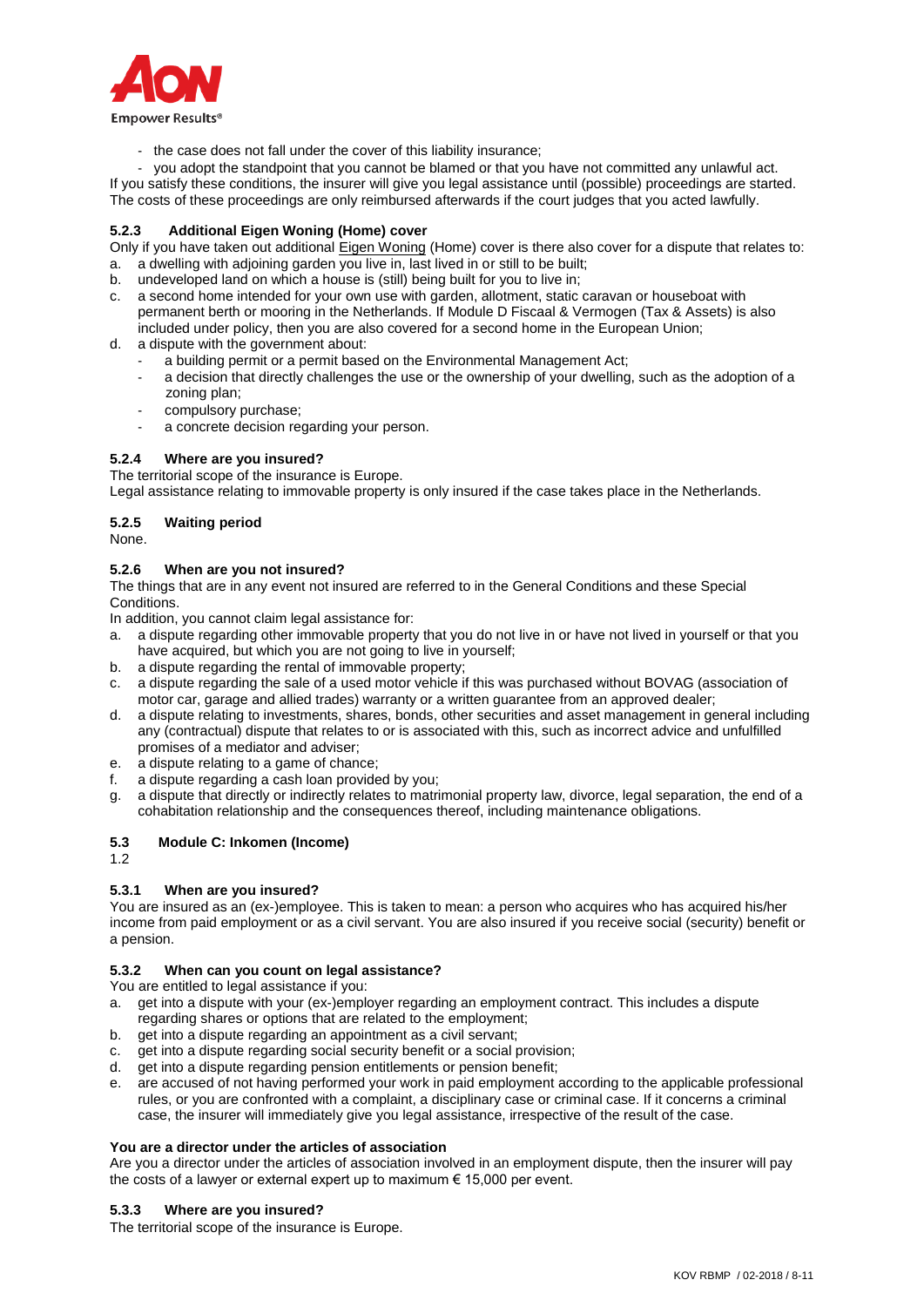

# **5.3.4 Waiting period**

None.

### **5.3.5 When are you not insured?**

The things that are in any event not insured are referred to in the General Conditions and these Special Conditions. In addition, you cannot claim legal assistance:

- a. for a dispute that relates to an independently performed profession or business conducted by you or income received in another way outside of salaried employment;
- b. if you are accused of incorrect management as paid director of a legal entity (directors' and officers' liability);
- c. if you, as stated on your policy, chose not to insure the cover Arbeid (Employment), then you are only covered for a dispute that concerns social security benefit or a social provision and pension entitlements or pension benefit.

### **5.4 Module D: Fiscaal & Vermogen (Tax and Assets)**

### **5.4.1 When are you insured?**

You are insured as a private person. That means that everything you do to look after the interests of yourself and your family members is insured, with the exception of performing a(n) (independent) profession or business or income received outside of salaried employment.

### **5.4.2 When can you count on legal assistance?**

You are entitled to legal assistance if you:

- a. you get into a dispute regarding or in connection with asset management. You also have cover for a (contractual) dispute that relates to this, such as insured advice and unfulfilled promises of a mediator and adviser;
- b. you get into a dispute regarding an agreement (purchase, contracting work, rent, timesharing), regarding statutory rights and duties between neighbours or regarding expropriation of a second home for own use, only if you have taken out the additional cover Eigen woning (Home Cover);
- c. you get into a dispute regarding a tax assessment that has been imposed on you and you want to appeal against it via the tax court. This also includes surcharges and valuations in the scope of the Valuation of Immovable Property Act (Wet Waardering Onroerende Zaken, WOZ). A condition for this is that the period to which the decision relates lies entirely within the insured period.

### **5.4.3 Where are you insured?**

For a dispute regarding a second home, the territorial scope of the insurance is the whole European Union. For all other cases, the territorial scope is the Netherlands.

# **5.4.4 Waiting period**

None.

### **5.4.5 When are you not insured?**

The things that are in any event not insured are referred to in the General Conditions and these Special Conditions. In addition, you cannot claim legal assistance:

- a. for a dispute regarding other immovable property than that which you live in yourself, have lived in or have acquired to go and live in yourself and a dispute in connection with the rental of immovable property;
- b. for a tax matter in the objection stage.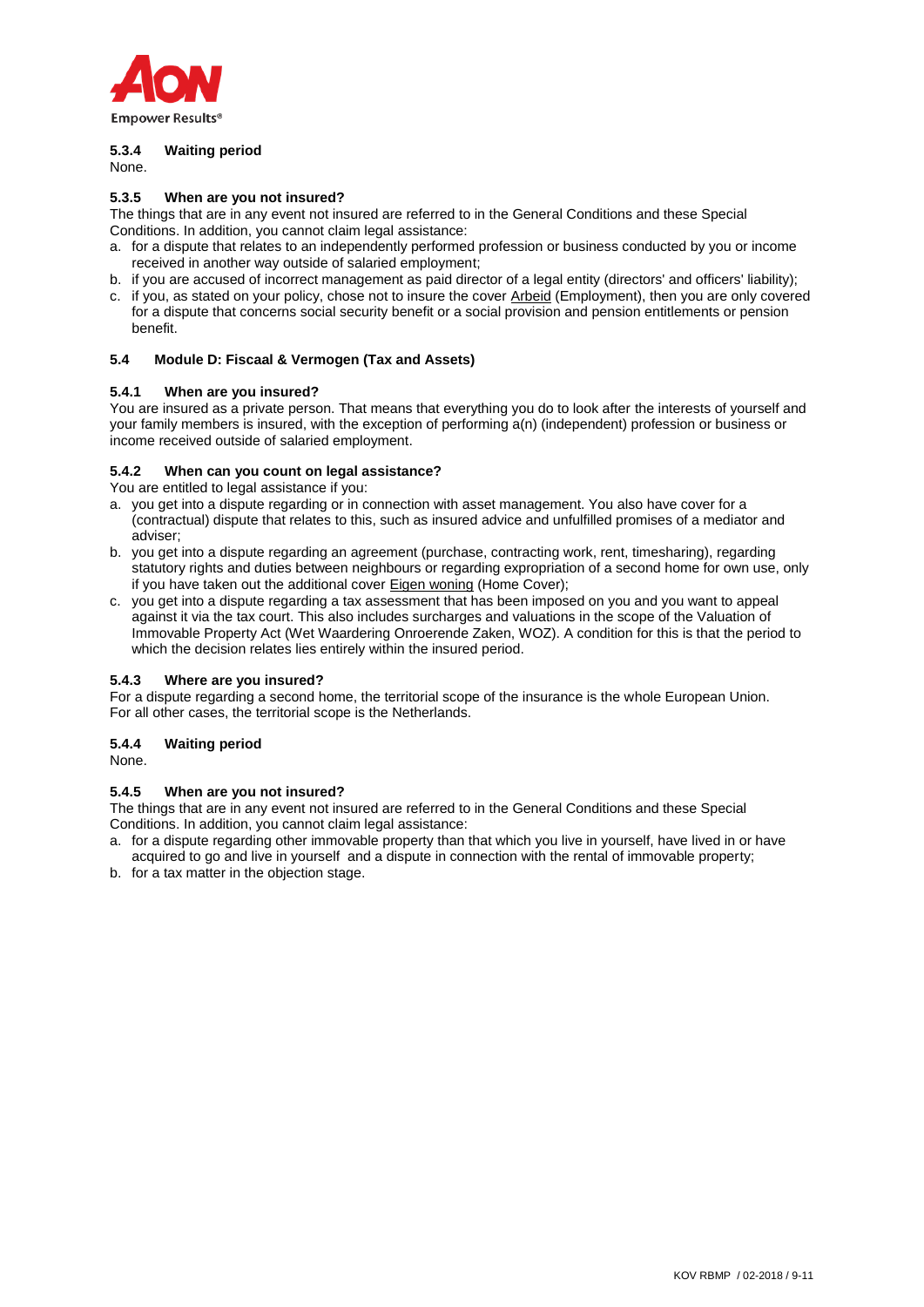

#### **Legal assistance insurance clauses sheet**

If one or more of the clause numbers referred to below is/are stated on the policy sheet, then this is as a supplement or replacement to that stipulated in the general and/or special conditions.

The content of a clause may mean an expansion or limitation of the cover and it therefore takes precedence over the provisions as stated in the general and/or special conditions.

#### **A9014 Module E: Owned immovable property**

#### **Insured capacity**

You are covered as the owner of the property, which is registered for insurance and you have not for personal use.

#### **Entitlement to legal assistance**

You are insured for the following legal disputes:

- Bringing a claim against the legally liable third party;
- Disputes with those you've enabled for maintenance of the property;
- Conflicts with one of the neighbors of neighbors provisions, the rules of Articles 5:37 to 5:59 BW;
- Disputes over insurance policies relating to the real thing;
- Disputes over planning permission regarding the insured immovable property.

#### **Waiting period**

The waiting period is the period directly after the start date of the insurance. The point of departure is that there is no cover for disputes that arise within the waiting period. You can only claim legal assistance if you can show that you could not have foreseen the event when taking out the insurance. There is no waiting period if this insurance immediately follows another legal assistance insurance that would also have provided cover for the event described.

A waiting period of three months applies. However, this does not apply to disputes flowing from an agreement, if the agreement was concluded after the starting date of this insurance module nor for the recovery of damages from a legally liable third party.

#### **Territorial scope of the insurance**

The Netherlands

#### **Special stipulations**

You are not covered for any problems about buying, selling, renting and leasing of the property. This includes the recovery of rent and such.

#### **A9015 Module E: Real Estate rental**

#### **Insured capacity**

You are covered as a lessor of immovable property, which is registered under the insurance and which you do not have for your own private use.

#### **Entitlement to legal assistance**

- You are insured for disputes with the lessee when a concrete legal dispute arises. You are not insured for disputes with the lessee regarding payments of rent or refusal to pay the rent owing to insufficient financial means.

- Other problems with the government about permits or exemptions in addition to those problems that are insured in Module E.

#### **Waiting period**

The waiting period is the period directly after the start date of the insurance. The point of departure is that there is no cover for disputes that arise within the waiting period. You can only claim legal assistance if you can show that you could not have foreseen the event when taking out the insurance. There is no waiting period if this insurance immediately follows another legal assistance insurance that would also have provided cover for the event described.